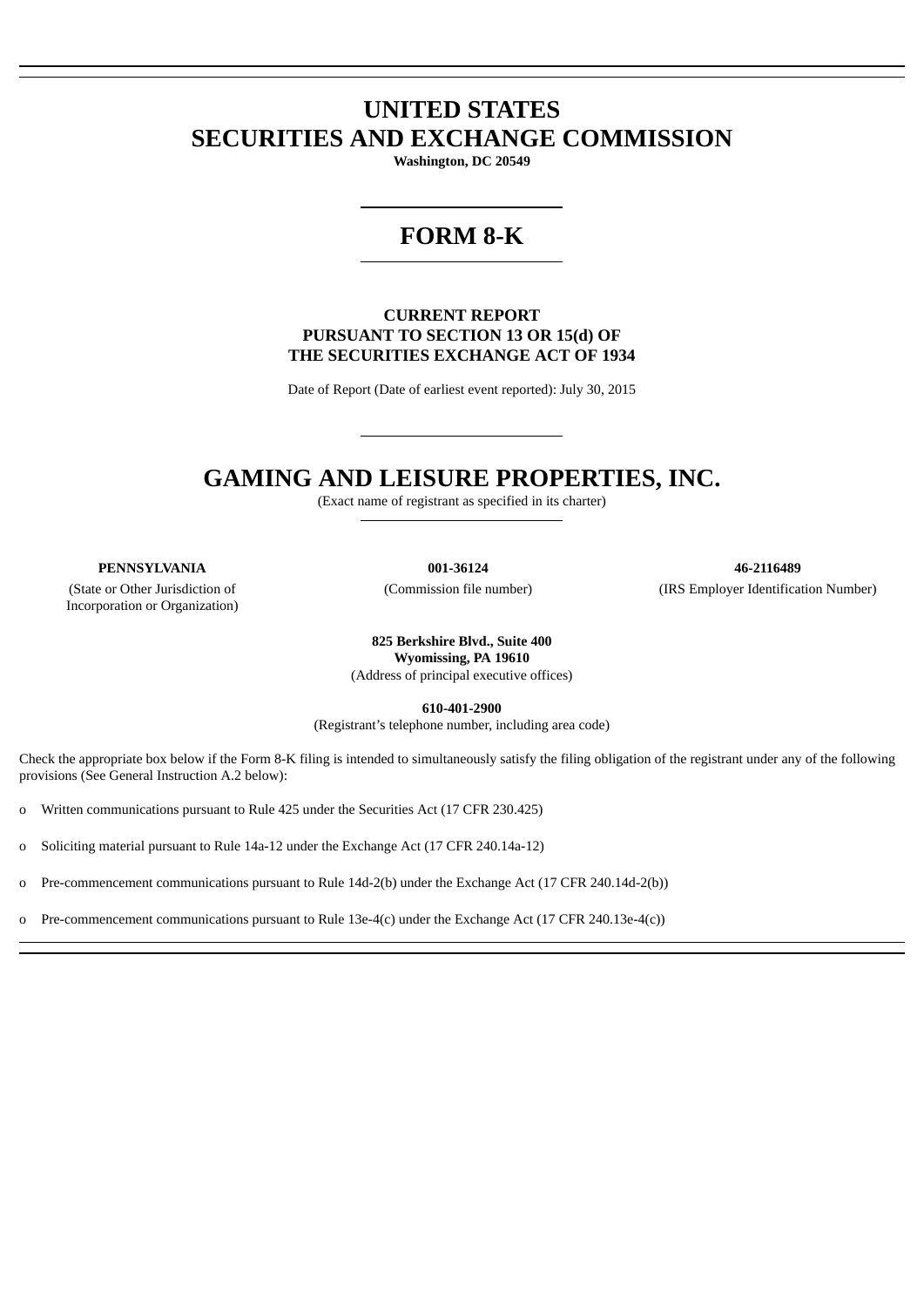# **Item 2.02. Results of Operations and Financial Condition.**

On July 30, 2015, Gaming and Leisure Properties, Inc. issued a press release announcing its financial results for the three months ended June 30, 2015. A copy of the press release is attached hereto as Exhibit 99.1 and incorporated herein by reference.

The information in this Current Report on Form 8-K, including Exhibit 99.1, is being furnished pursuant to Item 2.02 and shall not be deemed to be "filed" for the purposes of Section 18 of the Securities Exchange Act of 1934, as amended (the "Exchange Act"), or otherwise subject to the liabilities of that section. The information contained in this Current Report on Form 8-K, including Exhibit 99.1, that is being furnished under this Item 2.02 shall not be incorporated by reference into any filing under the Securities Act of 1933, as amended, or the Exchange Act, whether made before or after the date hereof, except as shall be expressly set forth by specific reference in such filing.

#### **Item 9.01. Financial Statements and Exhibits.**

(d) **Exhibits**

| Exhibit<br>Number | <b>Description</b>                                                              |  |  |  |  |  |  |
|-------------------|---------------------------------------------------------------------------------|--|--|--|--|--|--|
| 99.1              | Gaming and Leisure Properties, Inc. Earnings Press Release, dated July 30, 2015 |  |  |  |  |  |  |
|                   | ***                                                                             |  |  |  |  |  |  |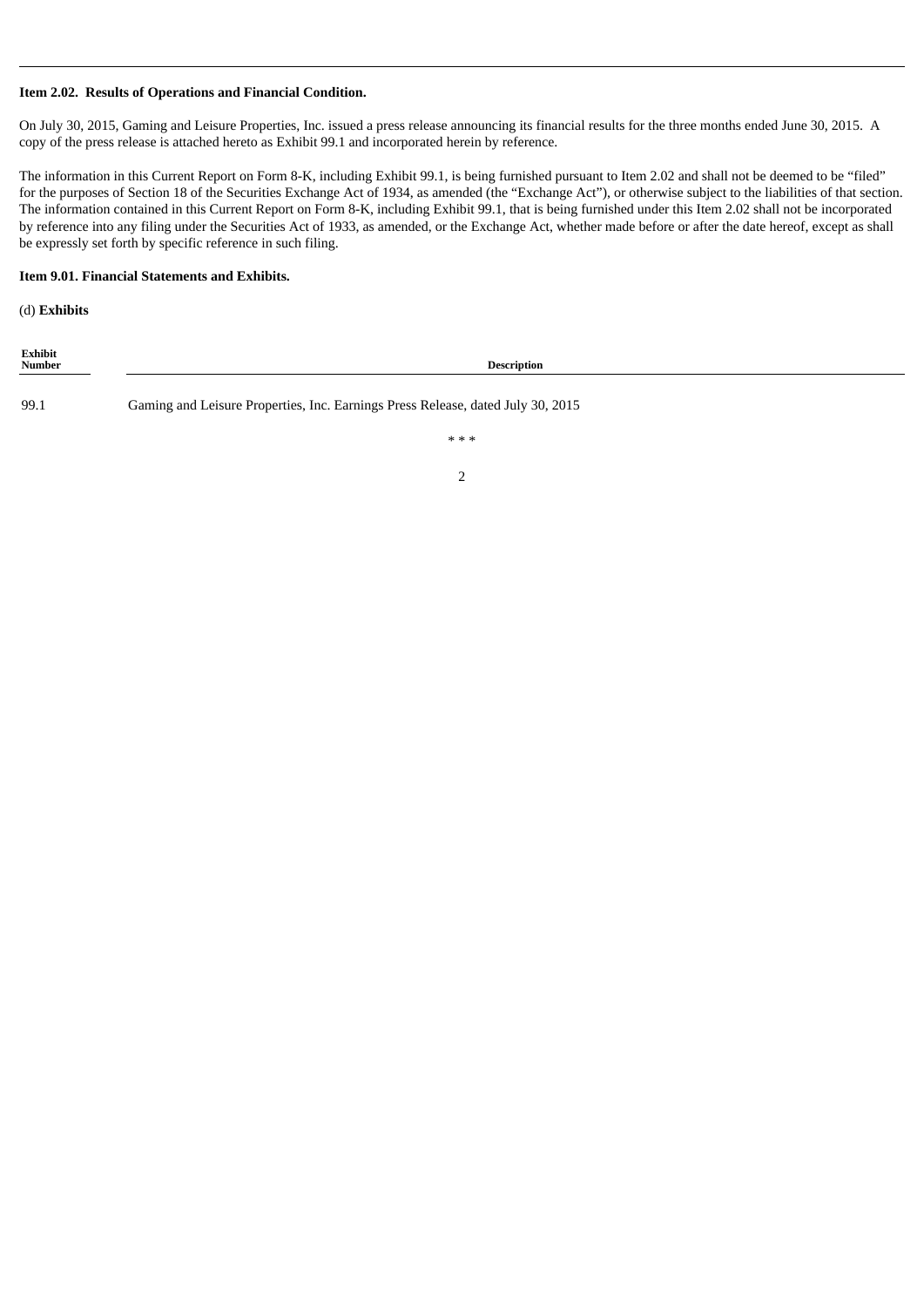# **SIGNATURE**

Pursuant to the requirements of the Securities Exchange Act of 1934, the Registrant has duly caused this report to be signed on its behalf by the undersigned thereunto duly authorized.

Dated: July 30, 2015 GAMING AND LEISURE PROPERTIES, INC.

| Bv:    | /s/ William J. Clifford |
|--------|-------------------------|
| Name:  | William J. Clifford     |
| Title: | Chief Financial Officer |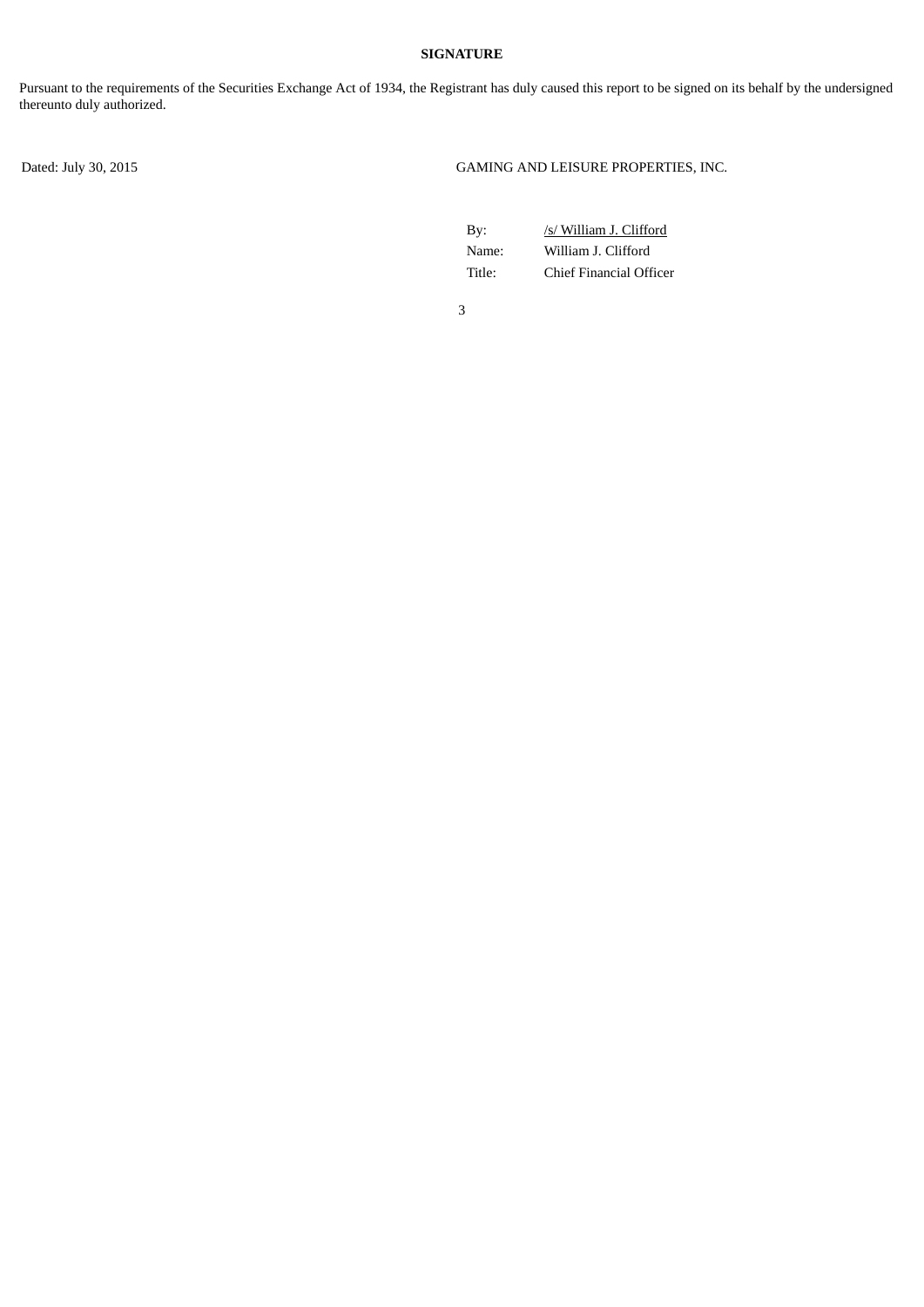| Exhibit<br><b>Number</b> | <b>Description</b> |
|--------------------------|--------------------|
|                          |                    |

99.1 Gaming and Leisure Properties, Inc. Earnings Press Release, dated July 30, 2015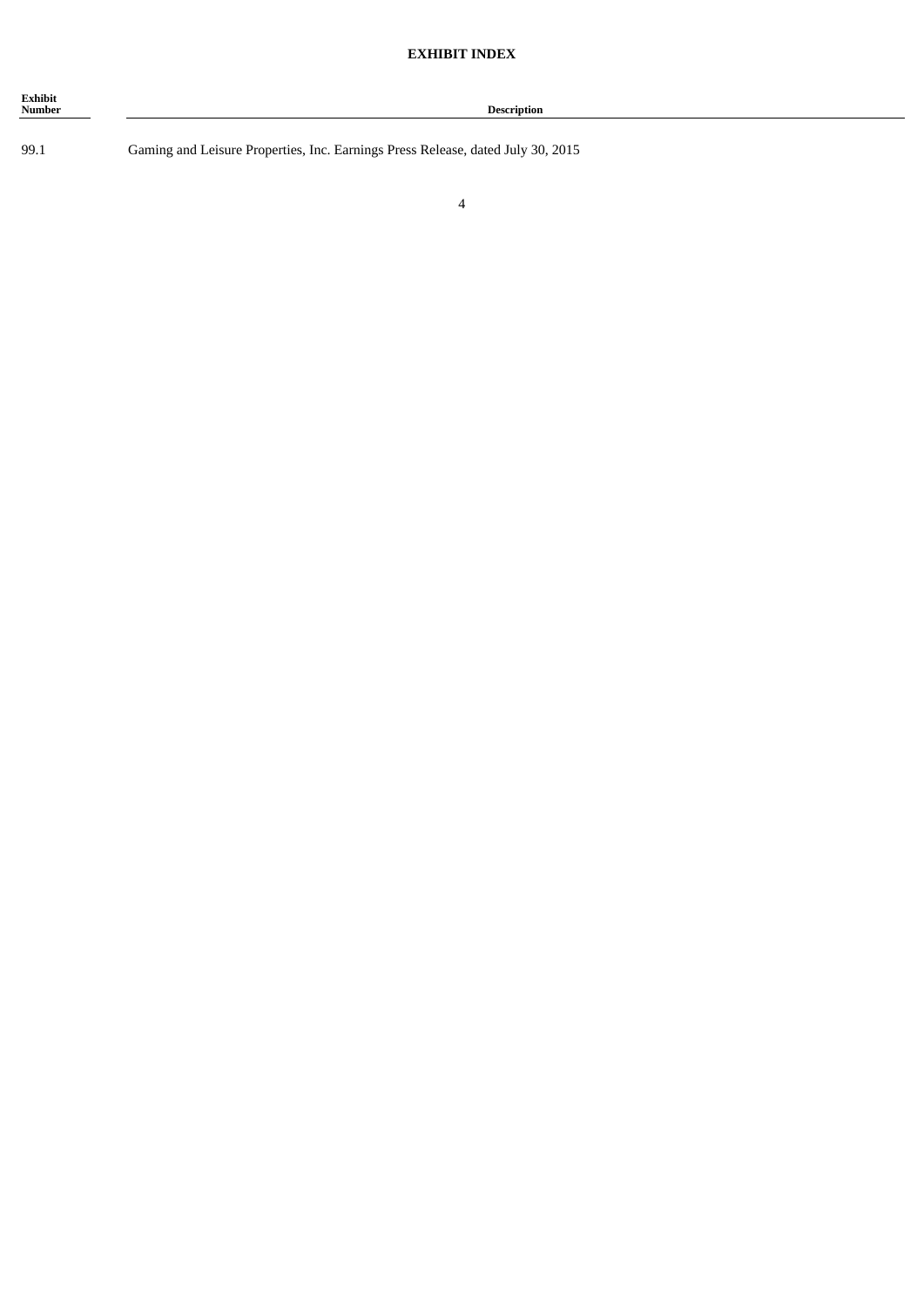

# **GAMING AND LEISURE PROPERTIES, INC. ANNOUNCES SECOND QUARTER 2015 RESULTS**

### **- Establishes 2015 Third Quarter Guidance and Updates Full Year Guidance - - Declares 2015 Third Quarter Dividend -**

**WYOMISSING, PA. — July 30, 2015** — Gaming and Leisure Properties, Inc. (NASDAQ: GLPI) (the "Company"), the first gaming-focused REIT in North America, today announced results for the quarter ended June 30, 2015.

#### **Financial Highlights**

|                                           | <b>Three Months Ended</b><br><b>June 30,</b> |             |     |                     |      |             |  |  |  |  |
|-------------------------------------------|----------------------------------------------|-------------|-----|---------------------|------|-------------|--|--|--|--|
| (in millions, except per share data)      |                                              | 2015 Actual |     | 2015 Guidance $(1)$ |      | 2014 Actual |  |  |  |  |
| <b>Net Revenue</b>                        | \$                                           | 163.8       | -S  | 162.7               | - \$ | 160.8       |  |  |  |  |
| Adjusted EBITDA <sup>(2)</sup>            | \$                                           | 108.6       | -\$ | 110.6               | - \$ | 106.9       |  |  |  |  |
| <b>Net Income</b>                         | \$                                           | 45.9        | -S  | 48.3                | - \$ | 47.0        |  |  |  |  |
| Funds From Operations <sup>(3)</sup>      | \$                                           | 69.9        | -S  | 72.2                | - \$ | 70.3        |  |  |  |  |
| <b>Adjusted Funds From Operations (4)</b> | \$                                           | 79.0        | -S  | 81.3                | - \$ | 77.9        |  |  |  |  |
|                                           |                                              |             |     |                     |      |             |  |  |  |  |
| Net income, per diluted common share      | \$                                           | 0.38        | -\$ | 0.41                | - \$ | 0.40        |  |  |  |  |
| FFO, per diluted common share             | \$                                           | 0.59        | -\$ | 0.61                | - \$ | 0.60        |  |  |  |  |
| AFFO, per diluted common share            | \$                                           | 0.66        | -S  | 0.69                | -S   | 0.66        |  |  |  |  |

 $<sup>(1)</sup>$  The guidance figures in the tables above present the guidance provided on May 4, 2015, for the three months ended June 30, 2015.</sup>

<sup>(2)</sup> Adjusted EBITDA is net income excluding interest, taxes on income, depreciation, (gains) or losses from sales of property, and stock based compensation expense.

<sup>(3)</sup> Funds from operations (FFO) is net income, excluding (gains) or losses from sales of property and real estate depreciation as defined by NAREIT.

<sup>(4)</sup> Adjusted funds from operations (AFFO) is FFO, excluding stock based compensation expense, debt issuance costs amortization and other depreciation reduced by capital maintenance expenditures.

Gaming and Leisure Properties, Inc. Chief Executive Officer, Peter M. Carlino commented, "Regional gaming trends across the United States are encouraging as reflected in the PENN rent coverage ratio increase from 1.785:1 for the five months ended March, 31, 2015, to 1.85:1 for the eight months ended June 30, 2015. Our second quarter results from rental activities were favorable to guidance by \$0.8 million. Property results in the TRS were approximately \$0.6 million better than guidance. Property results compared with prior year reflect the impact of the Baltimore Horseshoe on Perryville. Corporate expenses were approximately \$3.3 million higher than guidance reflecting the professional fees associated with Pinnacle Entertainment, Inc. ("Pinnacle") efforts and The Meadows Racetrack and Casino litigation.

As previously announced, we have reached an agreement with Pinnacle Entertainment, Inc. to acquire their real estate assets. We believe this transformational transaction, which adds 14 properties in 7 states to our portfolio, will provide significant immediate and long term benefits to all stakeholders. At the close of this transaction, which is expected in the first quarter of 2016, Gaming and Leisure Properties will be the third largest triple-net REIT based on market capitalization, with the associated advantages of enhanced scale, stable cash flows, tenant and geographic diversity, and balance sheet strength. As a management team, we have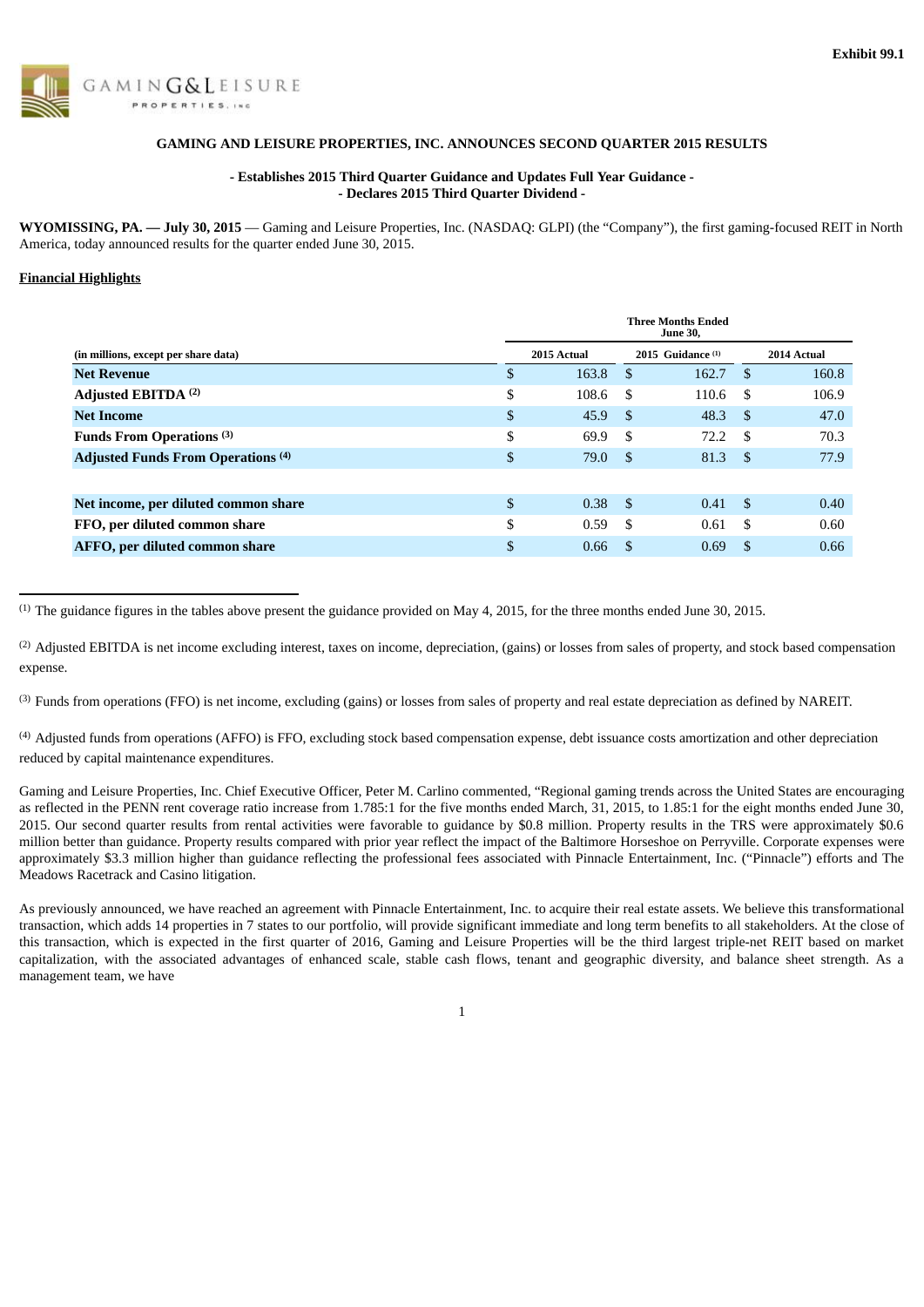been focused on driving outsized shareholder value by engaging in complex transactions and believe this transaction positions us very well for sustained growth."

#### **Portfolio Update**

GLPI owns approximately 3,111 acres of land and 7.2 million square feet of building space, which was 100% occupied as of June 30, 2015. At the end of the second quarter of 2015, the Company owned the real estate associated with 21 casino facilities and leases 18 of these facilities to Penn National Gaming, Inc. ("PENN") and one to Casino Queen in East St. Louis, Illinois. Two of the gaming facilities, located in Baton Rouge, Louisiana and Perryville, Maryland, are owned and operated by a subsidiary of GLPI (GLP Holdings, Inc.).

In November 2013, the Company entered into a triple-net lease with PENN, in which substantially all of PENN's former real property assets were leased back to PENN (the "Master Lease"). We currently estimate PENN's rent coverage ratio to be 1.85:1.

Capital project expenditures, which totaled \$5.1 million for the three months ended June 30, 2015, primarily related to the Corporate headquarters and completion of Dayton and Youngstown. Capital maintenance expenditures at the TRS properties were \$0.8 million for the three months ended June 30, 2015.

#### **Balance Sheet Update**

The Company had \$31.1 million of unrestricted cash on hand and \$2.6 billion in total debt, including \$300.0 million of debt outstanding under its unsecured credit facility term loan and \$215.0 million outstanding under its unsecured credit facility revolver at June 30, 2015. The Company's debt structure at June 30, 2015 was as follows:

|                                           | As of June 30, 2015  |    |                |  |  |  |  |  |
|-------------------------------------------|----------------------|----|----------------|--|--|--|--|--|
|                                           | <b>Interest Rate</b> |    | <b>Balance</b> |  |  |  |  |  |
|                                           |                      |    | (in thousands) |  |  |  |  |  |
| Unsecured Term Loan $A^{(1)}$             | 1.780\% \$           |    | 300,000        |  |  |  |  |  |
| Unsecured \$700 Million Revolver (1)      | 1.686%               |    | 215,000        |  |  |  |  |  |
| Senior Unsecured Notes Due 2018           | 4.375%               |    | 550,000        |  |  |  |  |  |
| Senior Unsecured Notes Due 2020           | 4.875%               |    | 1,000,000      |  |  |  |  |  |
| Senior Unsecured Notes Due 2023           | 5.375%               |    | 500,000        |  |  |  |  |  |
| Capital Lease                             | 4.780%               |    | 1,439          |  |  |  |  |  |
| Total long-term debt                      |                      |    | 2,566,439      |  |  |  |  |  |
| Less current maturities of long-term debt |                      |    | (100)          |  |  |  |  |  |
| Long-term debt, net of current maturities |                      | \$ | 2,566,339      |  |  |  |  |  |

 $(1)$  The margin on the term loan and revolver is Libor plus 1.50%. The Company's credit facility matures on October 28, 2018.

#### **Dividends**

On May 1, 2015, the Company's Board of Directors declared the second quarter dividend. Shareholders of record on June 11, 2015 received \$0.545 per common share, which was paid on June 26, 2015. On July 30, 2015, the Company declared its third quarter dividend of \$0.545 per common share, payable on September 25, 2015 to shareholders of record on September 14, 2015.

<sup>2</sup>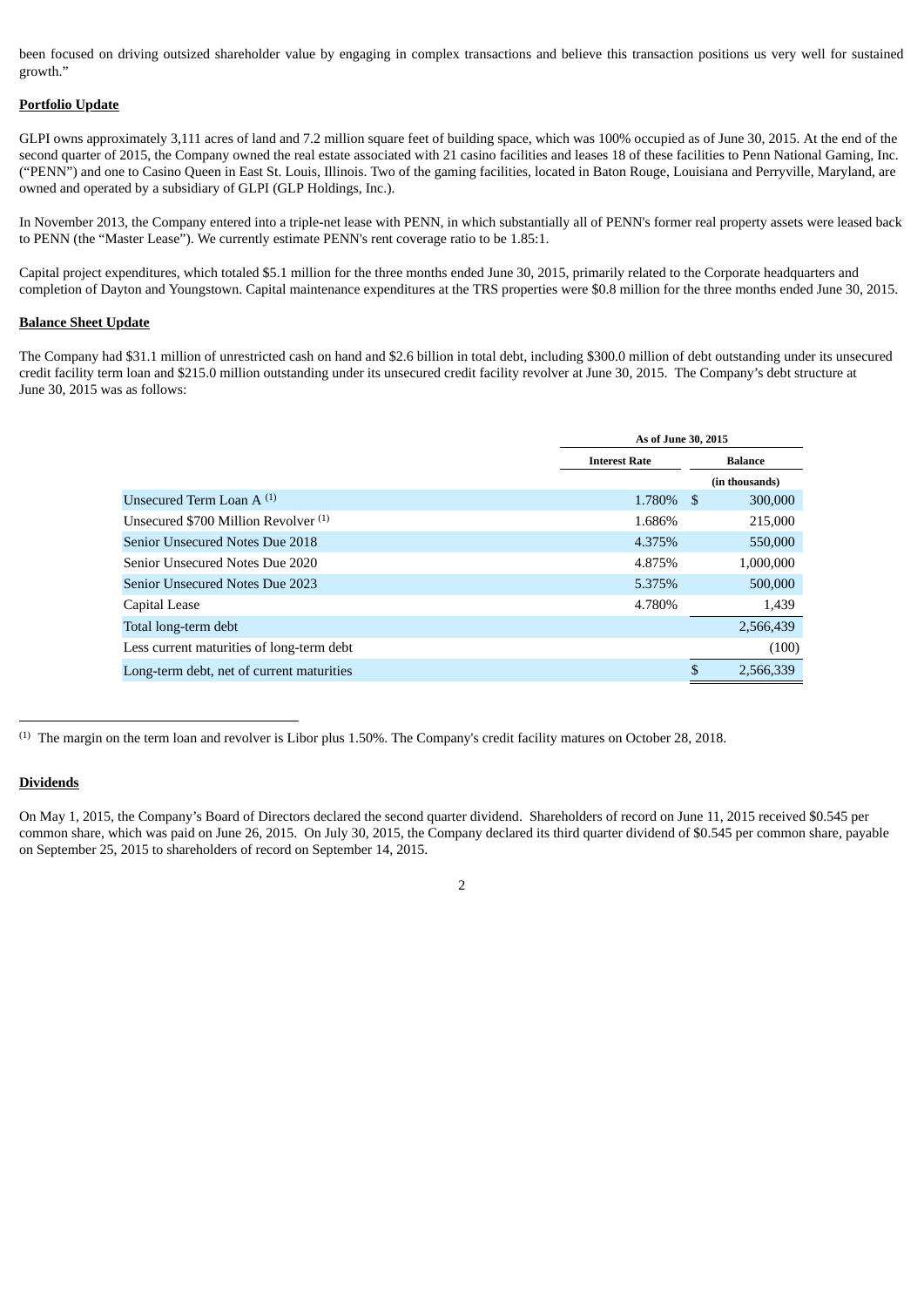# **Guidance**

The table below sets forth current guidance targets for financial results for the 2015 third quarter and full year, based on the following assumptions:

- Total rental income of approximately \$499.2 million for the year and \$124.7 million for the third quarter, consisting of approximately \$435.4 million for the year and \$108.7 million for the third quarter from PENN, approximately \$14.0 million for the year and \$3.5 million for the third quarter from Casino Queen, \$53.0 million for the year and \$13.3 million for the third quarter of property taxes paid by tenants, and reduced by approximately \$3.2 million for the year and \$0.8 million for the third quarter of non-assigned land lease payments made by PENN;
- Incremental escalator on the PENN building rent component anticipated to be effective November 1, 2015, which increases 2015 annual rent by \$0.7 million;
- TRS EBITDA of approximately \$36.0 million for the year and \$8.3 million for the third quarter and capital maintenance expenditures of approximately \$3.5 million for the year and \$0.7 million for the third quarter;
- Capital project expenditures of approximately \$12.0 million for the year and \$1.2 million for the third quarter;
- Blended income tax rate at the TRS entities of 40%;
- LIBOR is based on the forward yield curve;
- Real estate depreciation of approximately \$95.5 million for the year and \$23.9 million in the third quarter;
- Non-real estate depreciation of approximately \$14.4 million for the year and \$3.8 million in the third quarter;
- Equity-related employee compensation affecting EBITDA includes the following:
	- Expense of approximately \$5.1 million for the year and \$1.1 million for the third quarter related to cash-settled equity compensation awards issued pre-spin, which are fully vested by the first quarter of 2017;
	- Expense of approximately \$11.6 million for the year and \$2.9 million for the third quarter for payments in lieu of dividends on vested stock options issued pre-spin, which are expected to be paid through October 31, 2016;
- Equity-related employee compensation that does not affect EBITDA includes non-cash expense of approximately \$16.8 million for the year and \$4.1 million for the third quarter for amortization of stock options issued pre-spin and the issuance of new restricted stock awards;
- Interest expense includes approximately \$8.1 million for the year and \$2.0 million for the third quarter of debt issuance costs amortization;
- For the purpose of the dividend calculation, AFFO is reduced by approximately \$7.5 million for the full year and \$1.8 million for the third quarter prior to calculation of the dividend to account for dividends on shares that will be outstanding after options held by PENN employees are exercised;
- The basic share count is approximately 114.3 million shares for the year and 114.5 million shares for the third quarter and the fully diluted share count is approximately 119.3 million shares for the year and 119.5 million shares for the third quarter; and
- Excludes expenses related to the acquisition of Pinnacle's real estate assets, which was announced on July 21, 2015.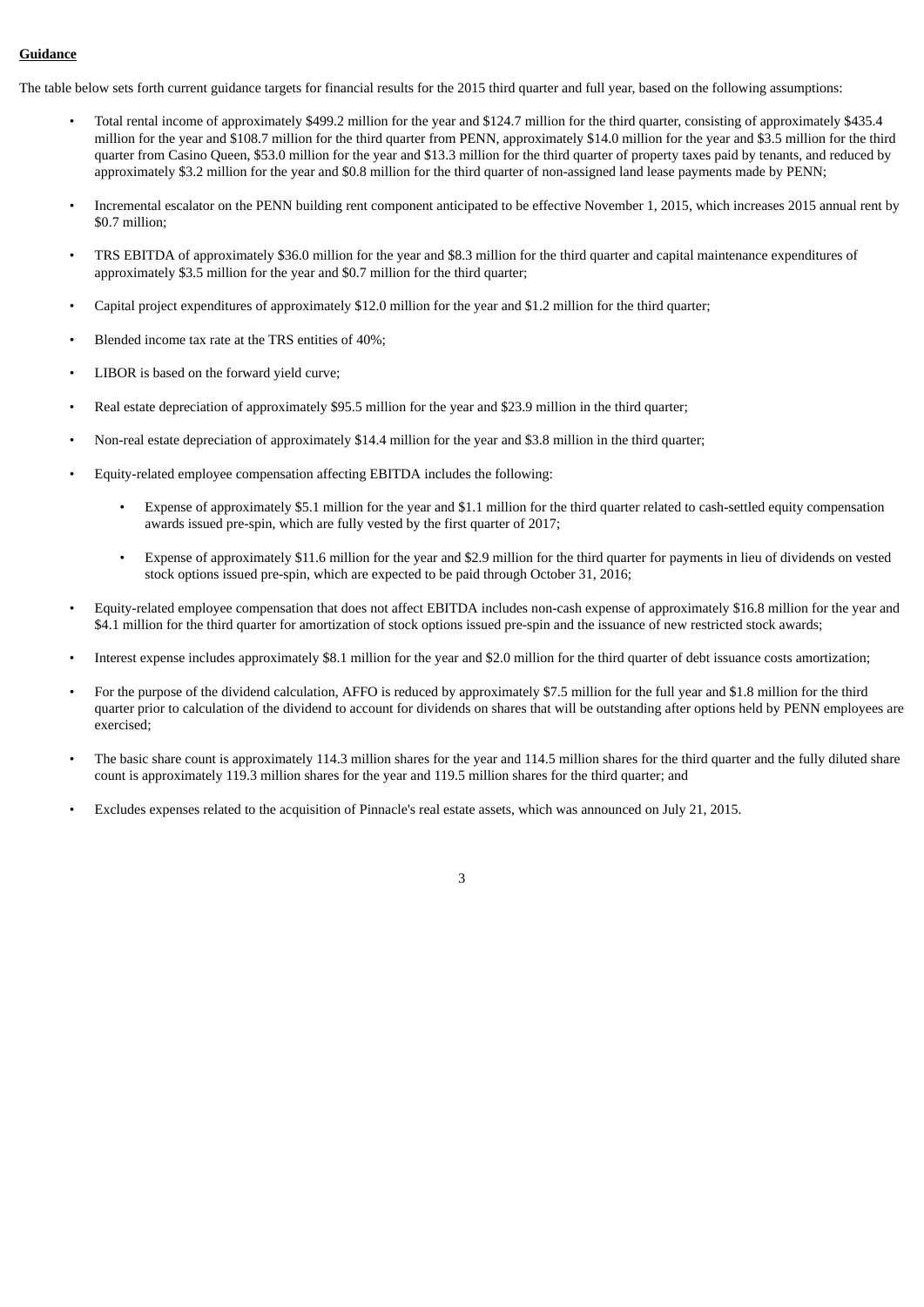|                                           |                |                  | 30, | <b>Three Months Ending September</b> | <b>Full Year Ending December 31,</b> |                          |                                       |       |      |             |  |
|-------------------------------------------|----------------|------------------|-----|--------------------------------------|--------------------------------------|--------------------------|---------------------------------------|-------|------|-------------|--|
| (in millions, except per share data)      |                | 2015<br>Guidance |     | 2014 Actual                          |                                      | 2015 Revised<br>Guidance | 2015 Prior<br>Guidance <sup>(4)</sup> |       |      | 2014 Actual |  |
| <b>Net Revenue</b>                        | $\mathfrak{S}$ | 160.6            | \$. | 157.8                                | \$.                                  | 646.2                    | -S                                    | 644.0 | - \$ | 635.9       |  |
| Adjusted EBITDA (1)                       | \$             | 109.7            | £.  | 107.5                                | \$                                   | 437.9                    | £.                                    | 438.6 | -S   | 422.5       |  |
| <b>Net Income</b>                         | \$             | 47.7             | -\$ | 49.9                                 | \$.                                  | 187.9                    | \$.                                   | 188.8 | -\$  | 185.4       |  |
| Funds From Operations <sup>(2)</sup>      | \$             | 71.5             | \$. | 73.2                                 | \$.                                  | 283.5                    | \$                                    | 284.4 | -S   | 278.1       |  |
| <b>Adjusted Funds From Operations</b> (3) | \$             | 80.8             | -S  | 81.2                                 | \$.                                  | 319.3                    | \$                                    | 320.2 | -\$  | 309.0       |  |
|                                           |                |                  |     |                                      |                                      |                          |                                       |       |      |             |  |
| Net income, per diluted common share      | \$             | 0.40             | S   | 0.42                                 | <sup>\$</sup>                        | 1.58                     | -\$                                   | 1.59  | -\$  | 1.58        |  |
| FFO, per diluted common share             | \$             | 0.60             | \$. | 0.62                                 | \$                                   | 2.38                     | \$                                    | 2.39  | - \$ | 2.37        |  |
| AFFO, per diluted common share            | \$             | 0.68             | \$. | 0.69                                 | \$.                                  | 2.68                     | <sup>\$</sup>                         | 2.70  | -S   | 2.63        |  |

 $<sup>(1)</sup>$  Adjusted EBITDA is net income excluding interest, taxes on income, depreciation, (gains) or losses from sales of property, and stock based compensation</sup> expense.

<sup>(2)</sup> Funds from operations (FFO) is net income, excluding (gains) or losses from sales of property and real estate depreciation as defined by NAREIT.

<sup>(3)</sup> Adjusted funds from operations (AFFO) is FFO, excluding stock based compensation expense, debt issuance costs amortization and other depreciation reduced by capital maintenance expenditures.

<sup>(4)</sup> The guidance figures in the tables above present the guidance provided on May 4, 2015 for the full year ended December 31, 2015.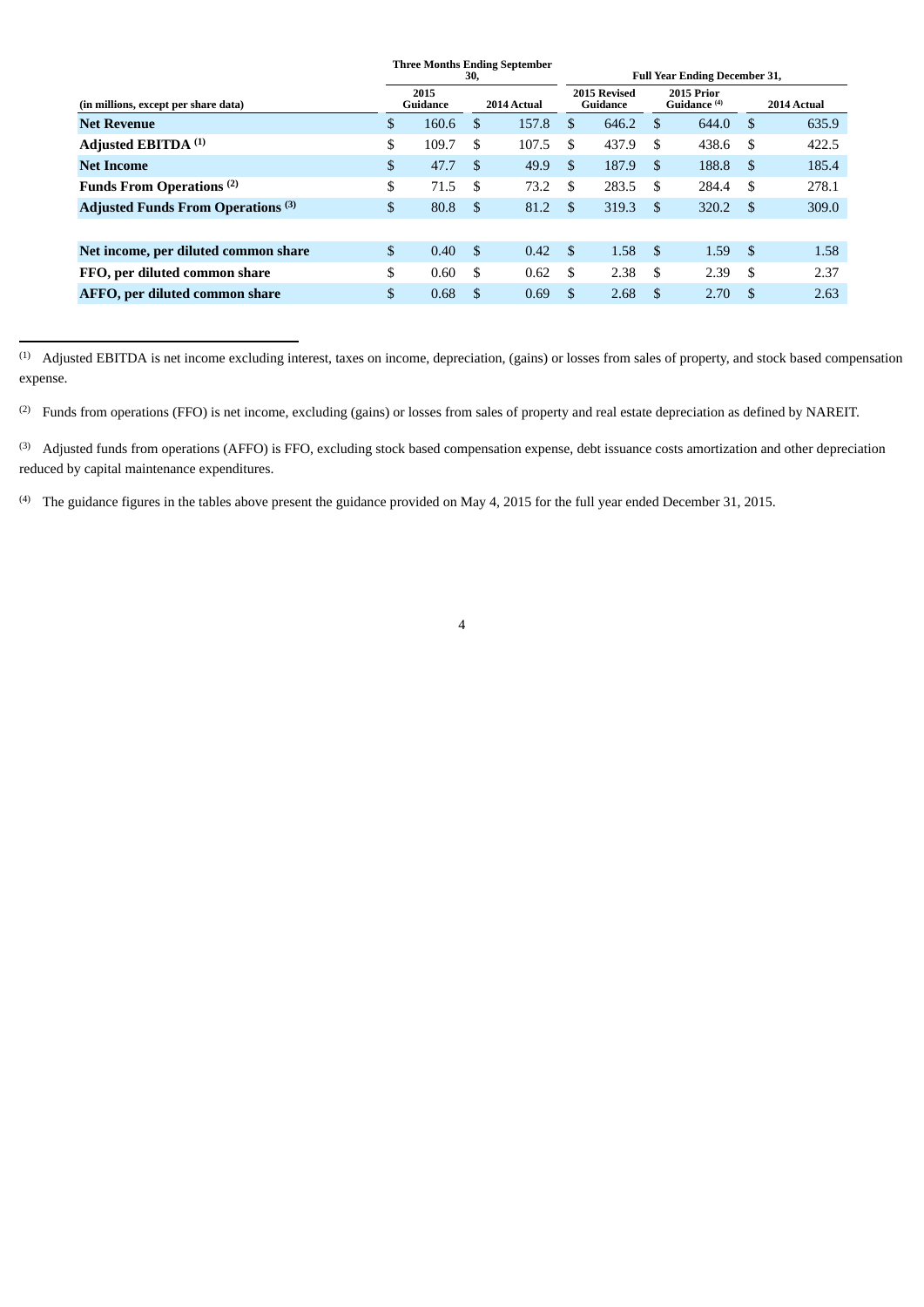# **Conference Call Details**

The Company will hold a conference call on July 30, 2015 at 9:00 a.m. (Eastern Time) to discuss its financial results, current business trends and market conditions.

#### **Webcast**

The conference call will be available in the Investor Relations section of the Company's website at www.glpropinc.com. To listen to a live broadcast, go to the site at least 15 minutes prior to the scheduled start time in order to register, download and install any necessary audio software. A replay of the call will also be available for 90 days on the Company's website.

#### **To Participate in the Telephone Conference Call:**

Dial in at least five minutes prior to start time. Domestic: 1-877-705-6003 International: 1-201-493-6725

## **Conference Call Playback**:

Domestic: 1-877-870-5176 International: 1-858-384-5517 Passcode: 13612586 The playback can be accessed through August 6, 2015.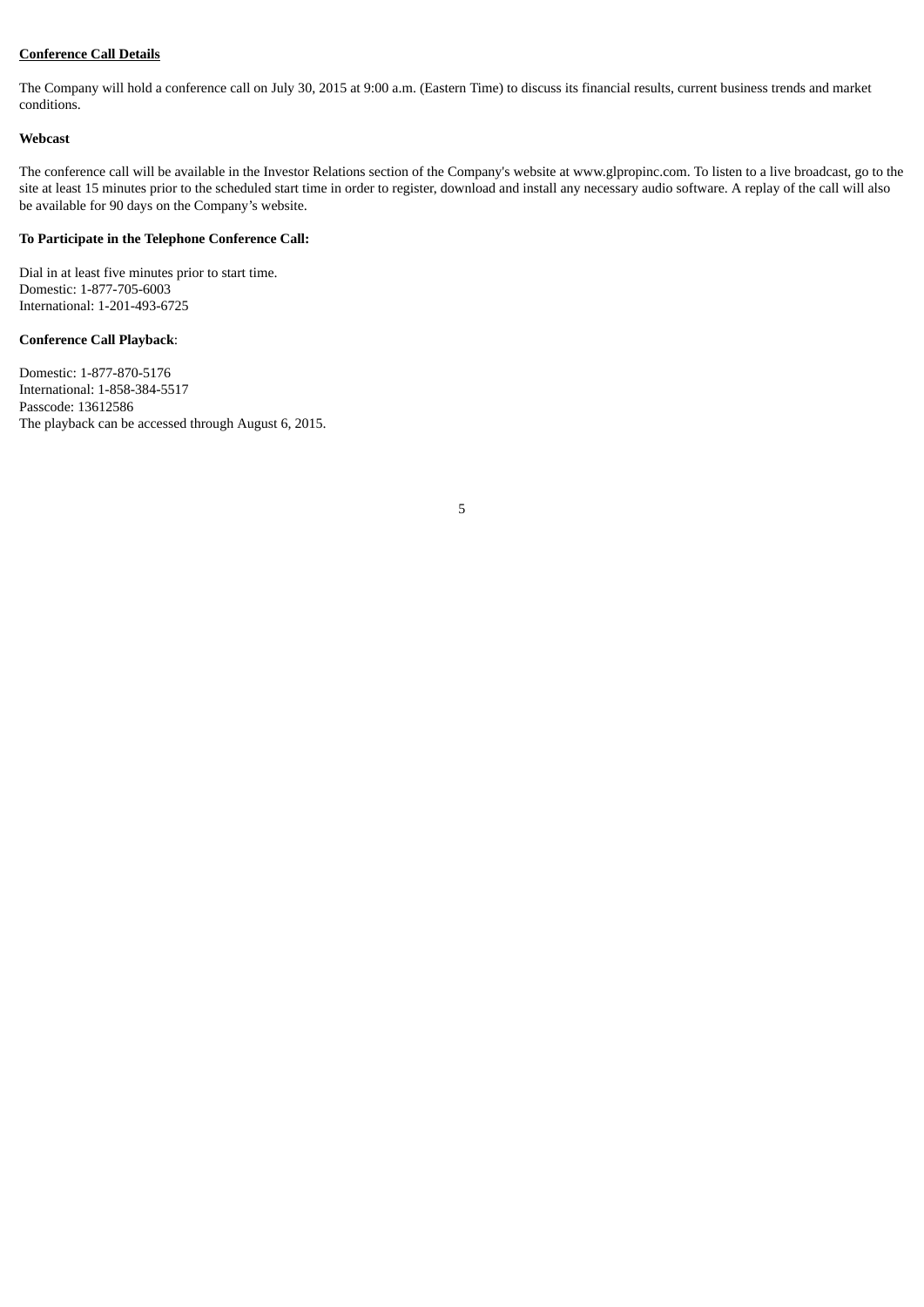#### **Disclosure Regarding Non-GAAP Financial Measures**

Funds From Operations ("FFO"), Adjusted Funds From Operations ("AFFO") and Adjusted EBITDA, which are detailed in the reconciliation tables that accompany this release, are used by the Company as performance measures for benchmarking against the Company's peers and as internal measures of business operating performance. The Company believes FFO, AFFO, and Adjusted EBITDA provide a meaningful perspective of the underlying operating performance of the Company's current business. This is especially true since these measures exclude real estate depreciation, and we believe that real estate values fluctuate based on market conditions rather than depreciating in value ratably on a straight-line basis over time.

FFO, AFFO and Adjusted EBITDA are non-GAAP financial measures, that are considered a supplemental measure for the real estate industry and a supplement to GAAP measures. NAREIT defines FFO as net income (computed in accordance with generally accepted accounting principles), excluding (gains) or losses from sales of property and real estate depreciation. We have defined AFFO as FFO excluding stock based compensation expense, debt issuance costs amortization and other depreciation reduced by capital maintenance expenditures. Finally, we have defined Adjusted EBITDA as net income excluding interest, taxes on income, depreciation, (gains) or losses from sales of property, and stock based compensation expense.

FFO, AFFO and Adjusted EBITDA are not recognized terms under GAAP. Because certain companies do not calculate FFO, AFFO, and Adjusted EBITDA in the same way and certain other companies may not perform such calculation, those measures as used by other companies may not be consistent with the way the Company calculates such measures and should not be considered as alternative measures of operating profit or net income. The Company's presentation of these measures does not replace the presentation of the Company's financial results in accordance with GAAP.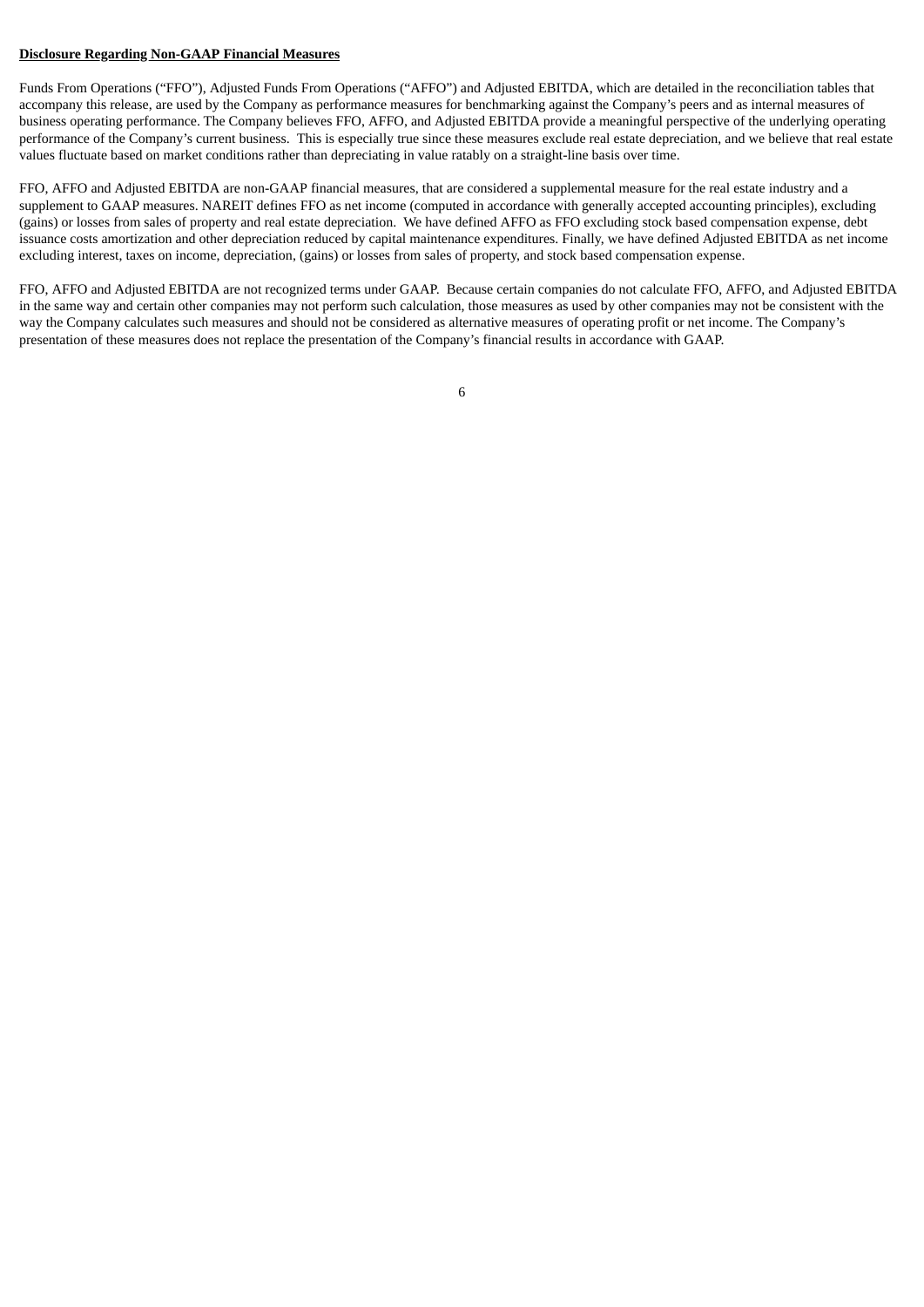#### **About Gaming and Leisure Properties**

GLPI is engaged in the business of acquiring, financing, and owning real estate property to be leased to gaming operators in triple-net lease arrangements, pursuant to which the tenant is responsible for all facility maintenance, insurance required in connection with the leased properties and the business conducted on the leased properties, taxes levied on or with respect to the leased properties and all utilities and other services necessary or appropriate for the leased properties and the business conducted on the leased properties. GLPI expects to grow its portfolio by pursuing opportunities to acquire additional gaming facilities to lease to gaming operators. GLPI also intends to diversify its portfolio over time, including by acquiring properties outside the gaming industry to lease to third parties. GLPI elected to be taxed as a real estate investment trust ("REIT") for United States federal income tax purposes commencing with the 2014 taxable year and is the first gaming-focused REIT.

#### **Forward-Looking Statements**

This press release includes "forward-looking statements" within the meaning of Section 27A of the Securities Act and Section 21E of the Securities Exchange Act of 1934, as amended. These statements can be identified by the use of forward looking terminology such as "expects," "believes," "estimates," "intends," "may," "will," "should" or "anticipates" or the negative or other variation of these or similar words, or by discussions of future events, strategies or risks and uncertainties. Such forward looking statements are inherently subject to risks, uncertainties and assumptions about GLPI and its subsidiaries, including risks related to the following: the ability to receive, or delays in obtaining, the regulatory approvals required to own and/or operate its properties, or other delays or impediments to completing GLPI's planned acquisitions or projects (including successful resolution of outstanding litigation against the owners of the Meadows Racetrack & Casino); GLPI's ability to enter into definitive agreements with a third party operator for the Meadows Racetrack & Casino; the ultimate timing and outcome of the Company's proposed acquisition of substantially all of the real estate assets of Pinnacle Entertainment, Inc. ("Pinnacle"), including the Company's and Pinnacle's ability to obtain the financing and third party approvals and consents necessary to complete the acquisition; the ultimate outcome and results of integrating the assets to be acquired by the Company in the proposed transaction with Pinnacle; the effects of a transaction between GLPI and Pinnacle on each party, including the post-transaction impact on GLPI's financial condition, operating results, strategy and plans; GLPI's ability to maintain its status as a REIT; the availability of and the ability to identify suitable and attractive acquisition and development opportunities and the ability to acquire and lease those properties on favorable terms; our ability to access capital through debt and equity markets in amounts and at rates and costs acceptable to GLPI; changes in the U.S. tax law and other state, federal or local laws, whether or not specific to REITs or to the gaming or lodging industries; and other factors described in GLPI's Annual Report on Form 10-K for the year ended December 31, 2014, subsequent Quarterly Reports on Form 10-Q and Current Reports on Form 8-K as filed with the Securities and Exchange Commission. All subsequent written and oral forward looking statements attributable to GLPI or persons acting on GLPI's behalf are expressly qualified in their entirety by the cautionary statements included in this press release. GLPI undertakes no obligation to publicly update or revise any forward looking statements contained or incorporated by reference herein, whether as a result of new information, future events or otherwise, except as required by law. In light of these risks, uncertainties and assumptions, the forward looking events discussed in this press release may not occur.

#### **Additional Information**

This communication does not constitute an offer to buy or solicitation of an offer to sell any securities. In connection with the proposed transaction with Pinnacle, GLPI intends to file with the SEC a registration statement on Form S-4 that will include a joint proxy statement of GLPI and Pinnacle that also constitutes a prospectus of GLPI. GLPI and Pinnacle also plan to file other relevant documents with the SEC regarding the proposed transaction. INVESTORS AND SECURITY HOLDERS ARE URGED TO READ THE JOINT PROXY STATEMENT/PROSPECTUS AND OTHER RELEVANT DOCUMENTS FILED WITH THE SEC CAREFULLY AND IN THEIR ENTIRETY IF AND WHEN THEY BECOME AVAILABLE BECAUSE THEY WILL CONTAIN IMPORTANT INFORMATION. You may obtain a free copy of the joint proxy statement/prospectus (if and when it becomes available) and other relevant documents filed by GLPI and Pinnacle with the SEC at the SEC's website at www.sec.gov.

#### **Certain Information Regarding Participants**

GLPI and Pinnacle and their respective directors and executive officers may be deemed to be participants in the solicitation of proxies in respect of the proposed transaction under the rules of the SEC. Investors may obtain information regarding the names, affiliations and interests of GLPI's directors and executive officers in GLPI's Annual Report on Form 10-K for the year ended December 31, 2014, which was filed with the SEC on February 27, 2015, and its proxy statement for its 2015 Annual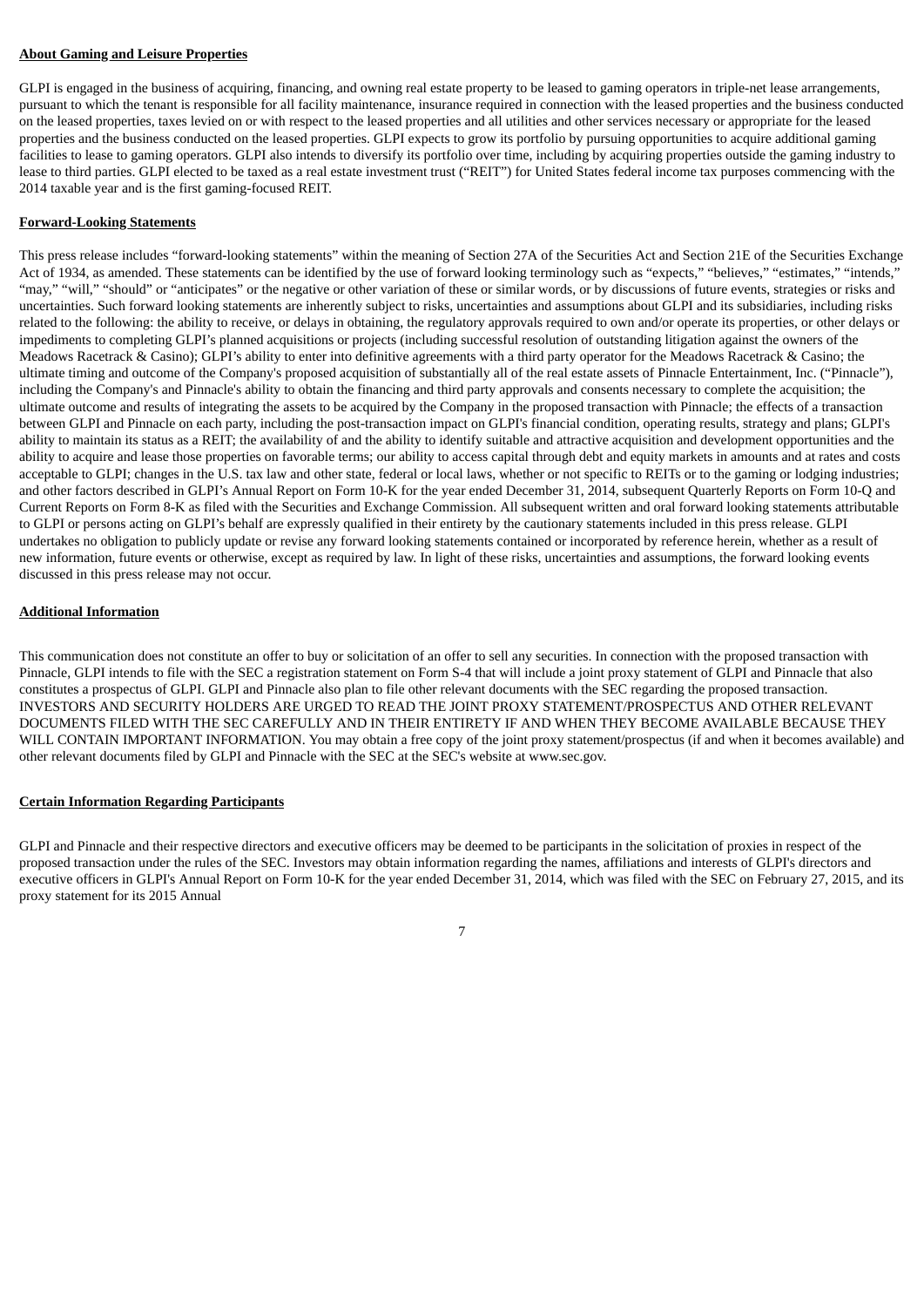Meeting, which was filed with the SEC on April 30, 2015. Investors may obtain information regarding the names, affiliations and interests of Pinnacle's directors and executive officers in Pinnacle's Annual Report on Form 10-K for the year ended December 31, 2014, which was filed with the SEC on March 2, 2015, and its proxy statement for its 2015 Annual Meeting, which was filed with the SEC on April 10, 2015. Other information regarding the participants in the proxy solicitation and a description of their direct and indirect interests, by security holdings or otherwise, will be contained in the joint proxy statement/prospectus and other relevant materials to be filed with the SEC regarding the proposed transaction if and when they become available. Investors should read the joint proxy statement/prospectus carefully and in its entirety when it becomes available before making any voting or investment decisions. You may obtain free copies of these documents at the SEC's website at www.sec.gov.

#### **Contact**

#### **Investor Relations – Gaming and Leisure Properties, Inc.**

Brad Cohen T: 203-682-8211 Email: Brad.Cohen@icrinc.com

Kara Smith T: 646-277-1211 Email: Kara.Smith@icrinc.com

Bill Clifford T: 610-401-2900 Email: Bclifford@glpropinc.com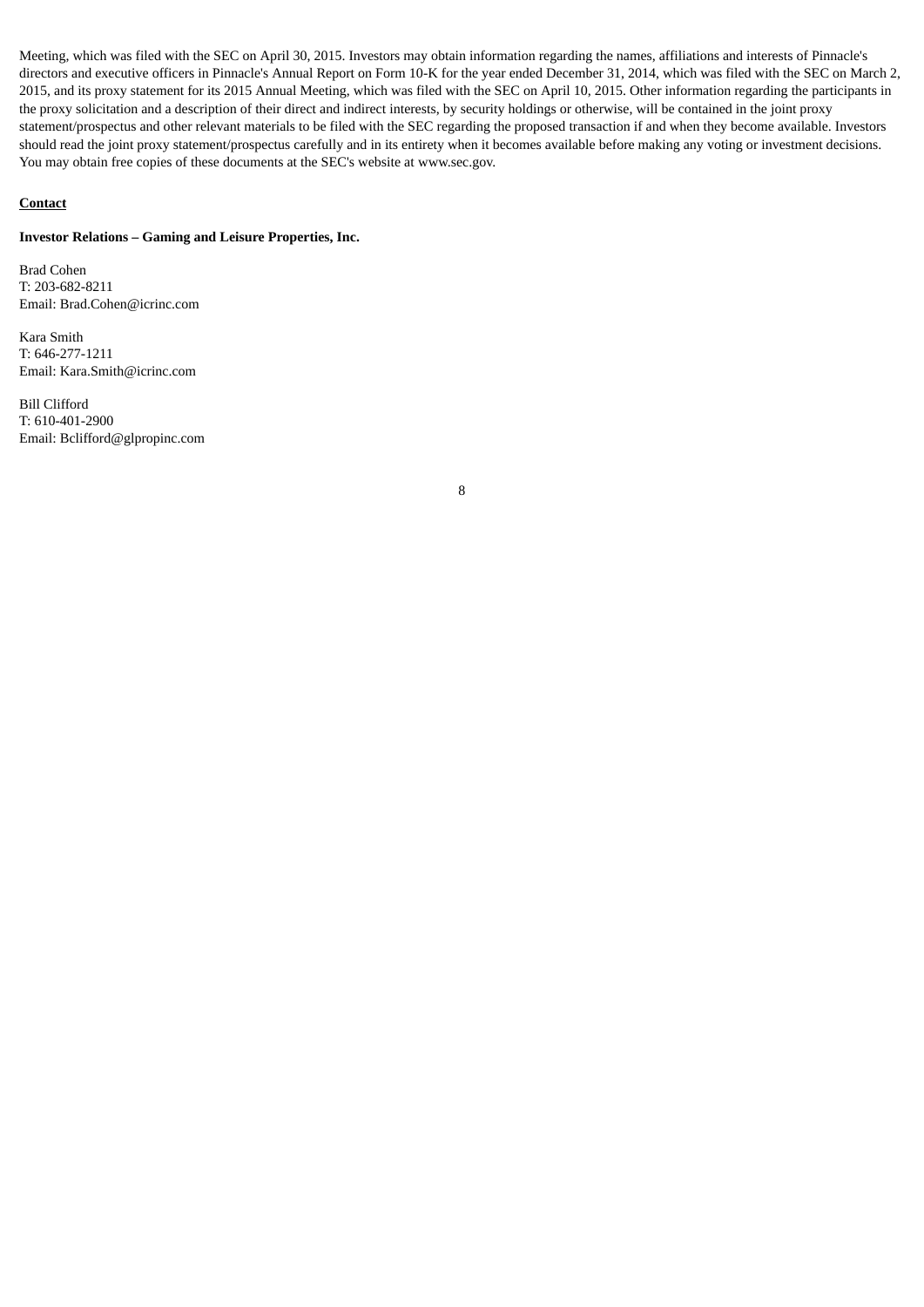# **GAMING AND LEISURE PROPERTIES, INC. AND SUBSIDIARIES**

**Consolidated Statements of Operations**

(in thousands, except per share data) (unaudited)

|                                            |      | <b>Three Months Ended</b><br><b>June 30,</b> |    |           |    |           | <b>Six Months Ended</b><br><b>June 30,</b> |           |  |  |
|--------------------------------------------|------|----------------------------------------------|----|-----------|----|-----------|--------------------------------------------|-----------|--|--|
|                                            |      | 2015                                         |    | 2014      |    | 2015      |                                            | 2014      |  |  |
| <b>Revenues</b>                            |      |                                              |    |           |    |           |                                            |           |  |  |
| Rental                                     | \$   | 112,251                                      | \$ | 107,298   | \$ | 223,755   | \$                                         | 213,412   |  |  |
| Real estate taxes paid by tenants (1)      |      | 12,943                                       |    | 12,446    |    | 26,293    |                                            | 24,444    |  |  |
| Total rental revenue                       |      | 125,194                                      |    | 119,744   |    | 250,048   |                                            | 237,856   |  |  |
| Gaming                                     |      | 37,131                                       |    | 39,449    |    | 73,510    |                                            | 78,204    |  |  |
| Food, beverage and other                   |      | 2,855                                        |    | 3,088     |    | 5,670     |                                            | 5,919     |  |  |
| <b>Total revenues</b>                      |      | 165,180                                      |    | 162,281   |    | 329,228   |                                            | 321,979   |  |  |
| Less promotional allowances                |      | (1, 357)                                     |    | (1, 495)  |    | (2,744)   |                                            | (2,865)   |  |  |
| Net revenues                               |      | 163,823                                      |    | 160,786   |    | 326,484   |                                            | 319,114   |  |  |
| <b>Operating expenses</b>                  |      |                                              |    |           |    |           |                                            |           |  |  |
| Gaming                                     |      | 20,271                                       |    | 22,167    |    | 39,287    |                                            | 43,729    |  |  |
| Food, beverage and other                   |      | 2,177                                        |    | 2,509     |    | 4,361     |                                            | 5,055     |  |  |
| Real estate taxes <sup>(1)</sup>           |      | 13,209                                       |    | 12,856    |    | 26,964    |                                            | 25,279    |  |  |
| General and administrative <sup>(2)</sup>  |      | 23,722                                       |    | 19,531    |    | 45,261    |                                            | 40,472    |  |  |
| Depreciation                               |      | 27,617                                       |    | 26,349    |    | 55,028    |                                            | 52,871    |  |  |
| Total operating expenses                   |      | 86,996                                       |    | 83,412    |    | 170,901   |                                            | 167,406   |  |  |
| Income from operations                     |      | 76,827                                       |    | 77,374    |    | 155,583   |                                            | 151,708   |  |  |
| Other income (expenses)                    |      |                                              |    |           |    |           |                                            |           |  |  |
| Interest expense                           |      | (29, 585)                                    |    | (29, 108) |    | (59, 147) |                                            | (58,082)  |  |  |
| Interest income                            |      | 585                                          |    | 668       |    | 1,180     |                                            | 1,214     |  |  |
| Total other expenses                       |      | (29,000)                                     |    | (28, 440) |    | (57, 967) |                                            | (56, 868) |  |  |
| Income from operations before income taxes |      | 47,827                                       |    | 48,934    |    | 97,616    |                                            | 94,840    |  |  |
| Income tax expense                         |      | 1,882                                        |    | 1,922     |    | 4,584     |                                            | 3,516     |  |  |
| <b>Net income</b>                          | \$   | 45,945                                       | \$ | 47,012    | \$ | 93,032    | \$                                         | 91,324    |  |  |
| Earnings per common share:                 |      |                                              |    |           |    |           |                                            |           |  |  |
| Basic earnings per common share            | $\$$ | 0.40                                         | \$ | 0.42      | \$ | 0.81      | \$                                         | 0.82      |  |  |
| Diluted earnings per common share          | \$   | 0.38                                         | \$ | 0.40      | \$ | 0.78      | \$                                         | 0.78      |  |  |
|                                            |      |                                              |    |           |    |           |                                            |           |  |  |

 $<sup>(1)</sup>$  According to ASC 605, Revenue Recognition, the Company is required to gross up rental income by the amount of real estate taxes paid by tenants under</sup> the triple-net lease structure and also reflect an offsetting expense in operating expenses.

 $^{(2)}$  General and administrative expenses include payroll related expenses, insurance, utilities, supplies and other administrative costs.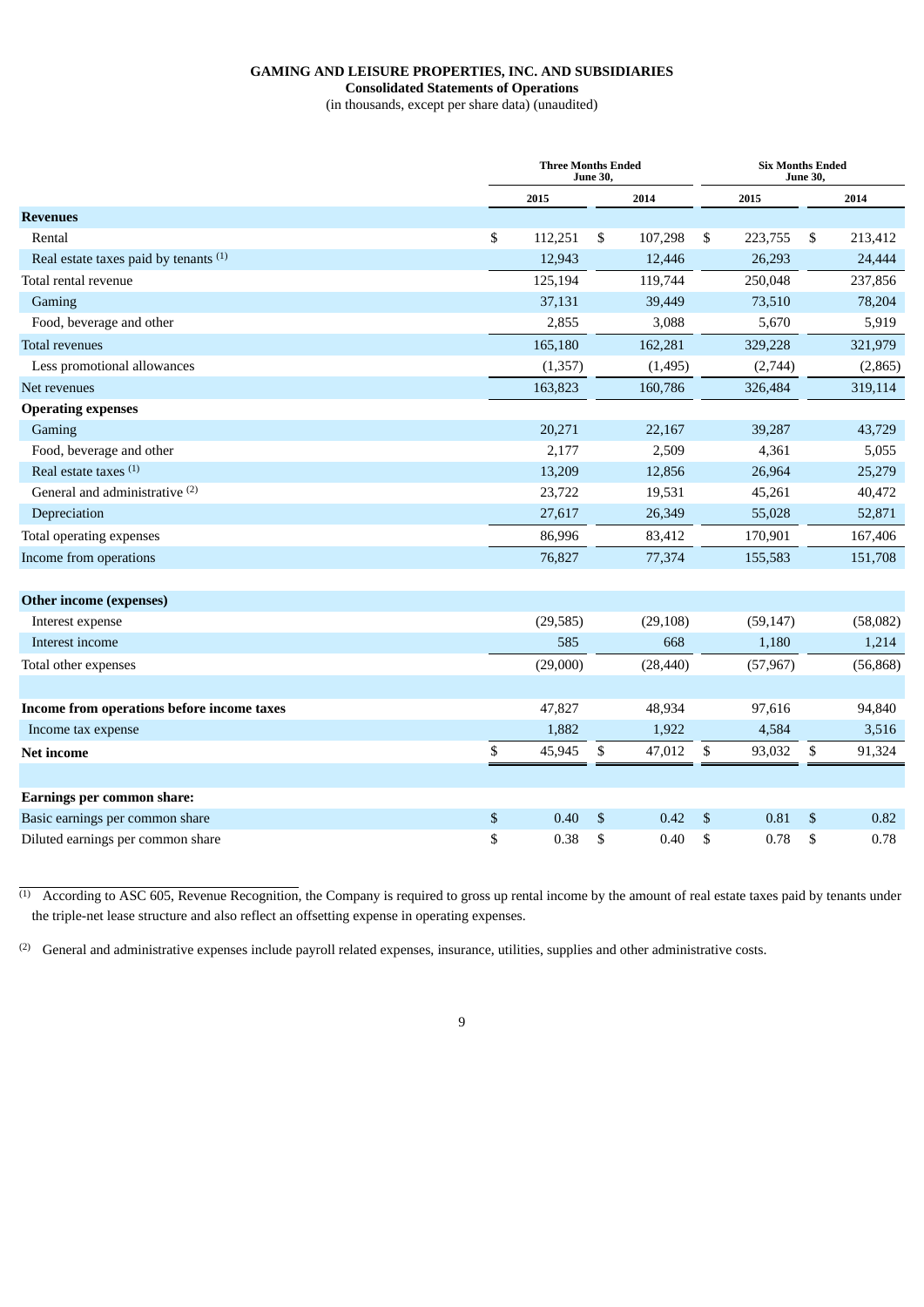# **GAMING AND LEISURE PROPERTIES, INC. AND SUBSIDIARIES Operations**

# (in thousands) (unaudited)

|                          | <b>NET REVENUES</b><br><b>Three Months Ended</b><br><b>June 30,</b> |         |  |         |               | <b>ADJUSTED EBITDA</b><br><b>Three Months Ended</b><br><b>June 30,</b> |  |         |  |  |
|--------------------------|---------------------------------------------------------------------|---------|--|---------|---------------|------------------------------------------------------------------------|--|---------|--|--|
|                          |                                                                     | 2015    |  | 2014    |               | 2015                                                                   |  | 2014    |  |  |
| Real estate              | D                                                                   | 125,194 |  | 119,744 | \$            | 98,819                                                                 |  | 96,647  |  |  |
| GLP Holdings, LLC. (TRS) |                                                                     | 38,629  |  | 41,042  |               | 9.802                                                                  |  | 10,213  |  |  |
| <b>Total</b>             |                                                                     | 163,823 |  | 160,786 | <sup>\$</sup> | 108,621                                                                |  | 106,860 |  |  |
|                          |                                                                     |         |  |         |               |                                                                        |  |         |  |  |

|                          | <b>NET REVENUES</b><br><b>Six Months Ended</b><br><b>June 30,</b> |  |         |               | <b>ADJUSTED EBITDA</b><br><b>Six Months Ended</b><br><b>June 30,</b> |  |         |  |  |
|--------------------------|-------------------------------------------------------------------|--|---------|---------------|----------------------------------------------------------------------|--|---------|--|--|
|                          | 2015                                                              |  | 2014    |               | 2015                                                                 |  | 2014    |  |  |
| Real estate              | \$<br>250,048                                                     |  | 237,856 | <sup>\$</sup> | 199,162                                                              |  | 189,910 |  |  |
| GLP Holdings, LLC. (TRS) | 76.436                                                            |  | 81.258  |               | 20,021                                                               |  | 19,915  |  |  |
| <b>Total</b>             | \$<br>326,484                                                     |  | 319,114 | \$            | 219,183                                                              |  | 209,825 |  |  |

# **GAMING AND LEISURE PROPERTIES, INC. AND SUBSIDIARIES**

**General and Administrative Expenses**

(in thousands) (unaudited)

|                                                              | <b>Three Months Ended</b><br><b>June 30.</b> |        |  |        |  | <b>Six Months Ended</b><br><b>June 30.</b> |  |        |  |
|--------------------------------------------------------------|----------------------------------------------|--------|--|--------|--|--------------------------------------------|--|--------|--|
|                                                              |                                              | 2015   |  | 2014   |  | 2015                                       |  | 2014   |  |
| Real estate general and administrative expenses (1)          |                                              | 17,589 |  | 13,785 |  | 33,144                                     |  | 28,587 |  |
| GLP Holdings, LLC. (TRS) general and administrative expenses |                                              | 6.133  |  | 5.746  |  | 12,117                                     |  | 11,885 |  |
| <b>Total</b>                                                 |                                              | 23,722 |  | 19,531 |  | 45,261                                     |  | 40,472 |  |

<sup>(1)</sup> Includes stock based compensation of \$8.2 million and \$17.4 million for the three and six months ended June 30, 2015, respectively and \$7.1 million and \$13.2 million for the three and six months ended June 30, 2014, respectively.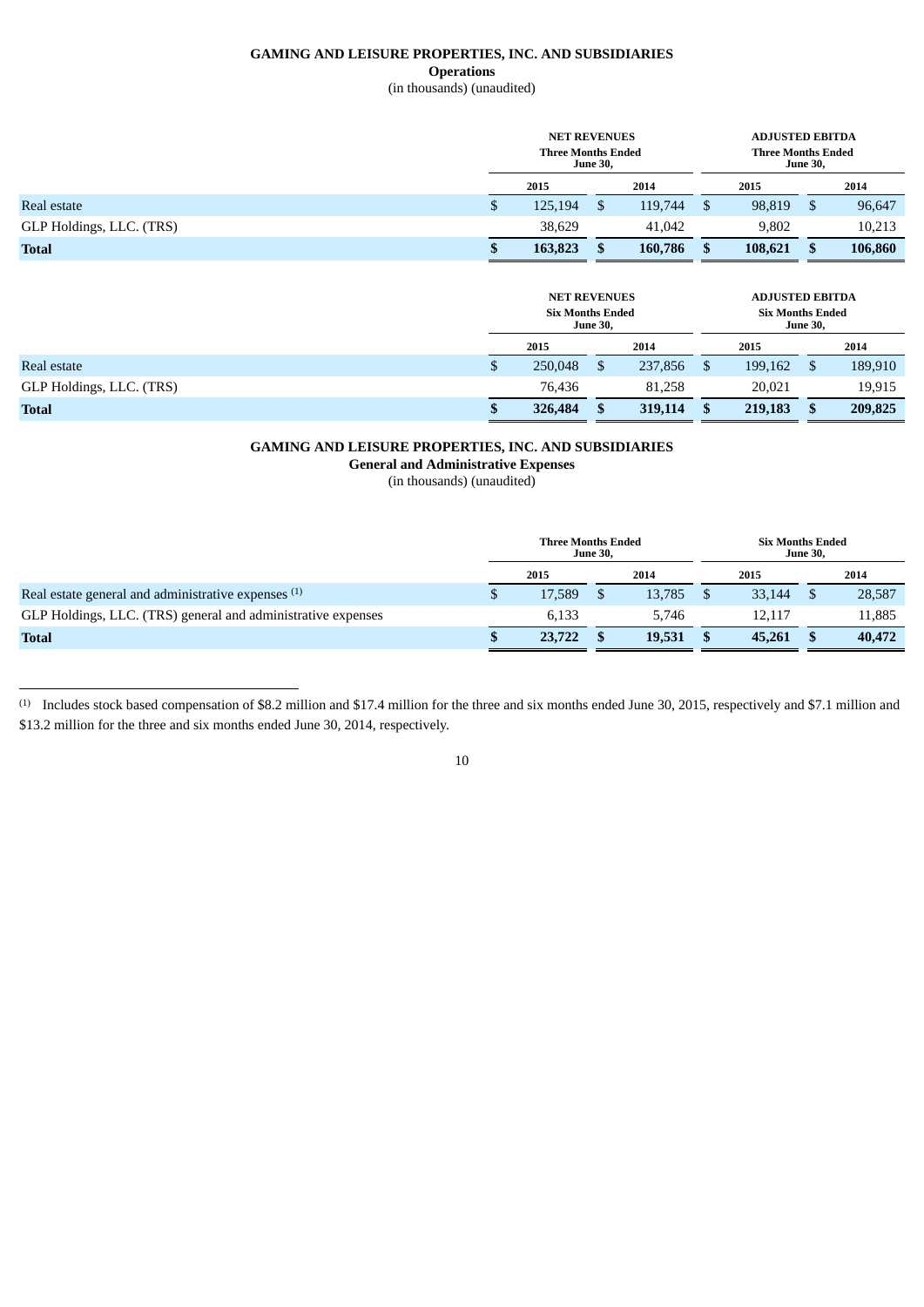## Reconciliation of Net income (GAAP) to FFO, FFO to AFFO, and AFFO to Adjusted EBITDA Gaming and Leisure Properties, Inc. and Subsidiaries **CONSOLIDATED** (in thousands) (unaudited)

|                                       | <b>Three Months Ended</b><br><b>June 30,</b> |         |     |         |               | <b>Six Months Ended</b><br><b>June 30,</b> |               |         |  |
|---------------------------------------|----------------------------------------------|---------|-----|---------|---------------|--------------------------------------------|---------------|---------|--|
|                                       |                                              | 2015    |     | 2014    |               | 2015                                       |               | 2014    |  |
| <b>Net income</b>                     | \$                                           | 45,945  | \$. | 47,012  | <sup>\$</sup> | 93,032                                     | -S            | 91,324  |  |
| Losses from dispositions of property  |                                              | 66      |     |         |               | 67                                         |               | 159     |  |
| Real estate depreciation              |                                              | 23,925  |     | 23,292  |               | 47,851                                     |               | 46,733  |  |
| <b>Funds from operations</b>          | \$                                           | 69,936  | \$  | 70,305  | \$            | 140,950                                    | \$.           | 138,216 |  |
| Other depreciation $(1)$              |                                              | 3,692   |     | 3,057   |               | 7,177                                      |               | 6,138   |  |
| Debt issuance costs amortization      |                                              | 2,019   |     | 2,011   |               | 4,039                                      |               | 4,018   |  |
| Stock based compensation              |                                              | 4,111   |     | 3,136   |               | 8,505                                      |               | 5,087   |  |
| Maintenance CAPEX <sup>(2)</sup>      |                                              | (775)   |     | (597)   |               | (1,726)                                    |               | (1,468) |  |
| <b>Adjusted funds from operations</b> | \$                                           | 78,983  | \$  | 77,912  | $\mathbf{s}$  | 158,945                                    | <sup>\$</sup> | 151,991 |  |
| Interest, net                         |                                              | 29,000  |     | 28,440  |               | 57,967                                     |               | 56,868  |  |
| Income tax expense                    |                                              | 1,882   |     | 1,922   |               | 4,584                                      |               | 3,516   |  |
| Maintenance $CAPEX^{(2)}$             |                                              | 775     |     | 597     |               | 1,726                                      |               | 1,468   |  |
| Debt issuance costs amortization      |                                              | (2,019) |     | (2,011) |               | (4,039)                                    |               | (4,018) |  |
| <b>Adjusted EBITDA</b>                |                                              | 108,621 |     | 106,860 |               | 219,183                                    |               | 209,825 |  |

(1) Other depreciation includes both real estate and equipment depreciation from the Company's taxable REIT subsidiaries.

<sup>(2)</sup> Capital maintenance expenditures are expenditures to replace existing fixed assets with a useful life greater than one year that are obsolete, worn out or no longer cost effective to repair.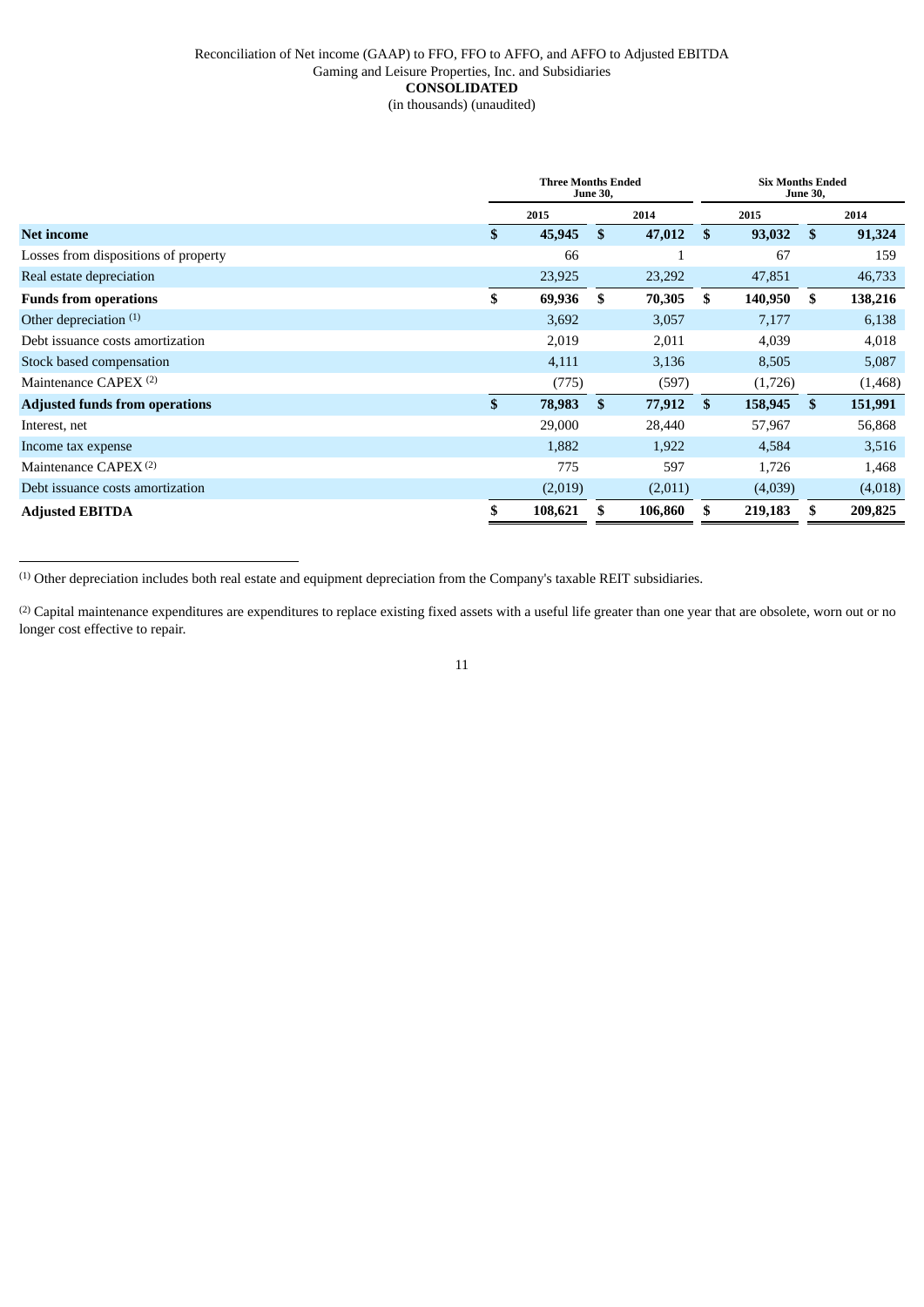## Reconciliation of Net income (GAAP) to FFO, FFO to AFFO, and AFFO to Adjusted EBITDA Gaming and Leisure Properties, Inc. and Subsidiaries **REAL ESTATE and CORPORATE (REIT)** (in thousands) (unaudited)

|                                       | <b>Three Months Ended</b><br><b>June 30,</b> |         |    |         | <b>Six Months Ended</b><br><b>June 30,</b> |         |              |         |
|---------------------------------------|----------------------------------------------|---------|----|---------|--------------------------------------------|---------|--------------|---------|
|                                       |                                              | 2015    |    | 2014    |                                            | 2015    |              | 2014    |
| <b>Net income</b>                     | \$                                           | 43,684  | \$ | 44,380  | \$                                         | 88,063  | \$           | 86,424  |
| Losses from dispositions of property  |                                              | 46      |    |         |                                            | 46      |              |         |
| Real estate depreciation              |                                              | 23,925  |    | 23,292  |                                            | 47,851  |              | 46,733  |
| <b>Funds from operations</b>          | \$                                           | 67,655  | \$ | 67,672  | \$                                         | 135,960 | \$           | 133,157 |
| Other depreciation                    |                                              | 468     |    |         |                                            | 935     |              |         |
| Debt issuance costs amortization      |                                              | 2,019   |    | 2,011   |                                            | 4,039   |              | 4,018   |
| Stock based compensation              |                                              | 4,111   |    | 3,136   |                                            | 8,505   |              | 5,087   |
| Maintenance CAPEX                     |                                              |         |    |         |                                            |         |              |         |
| <b>Adjusted funds from operations</b> | \$                                           | 74,253  | \$ | 72,819  | \$                                         | 149,439 | $\mathbf{s}$ | 142,262 |
| Interest, net $(1)$                   |                                              | 26,399  |    | 25,839  |                                            | 52,766  |              | 51,666  |
| Income tax expense                    |                                              | 186     |    |         |                                            | 996     |              |         |
| Maintenance CAPEX                     |                                              | __      |    |         |                                            |         |              |         |
| Debt issuance costs amortization      |                                              | (2,019) |    | (2,011) |                                            | (4,039) |              | (4,018) |
| <b>Adjusted EBITDA</b>                |                                              | 98,819  | S  | 96,647  |                                            | 199,162 |              | 189,910 |

 $^{(1)}$  Interest expense, net is net of intercompany interest eliminations of \$2.6 million and \$5.2 million for both the three and six months ended June 30, 2015 and 2014, respectively.